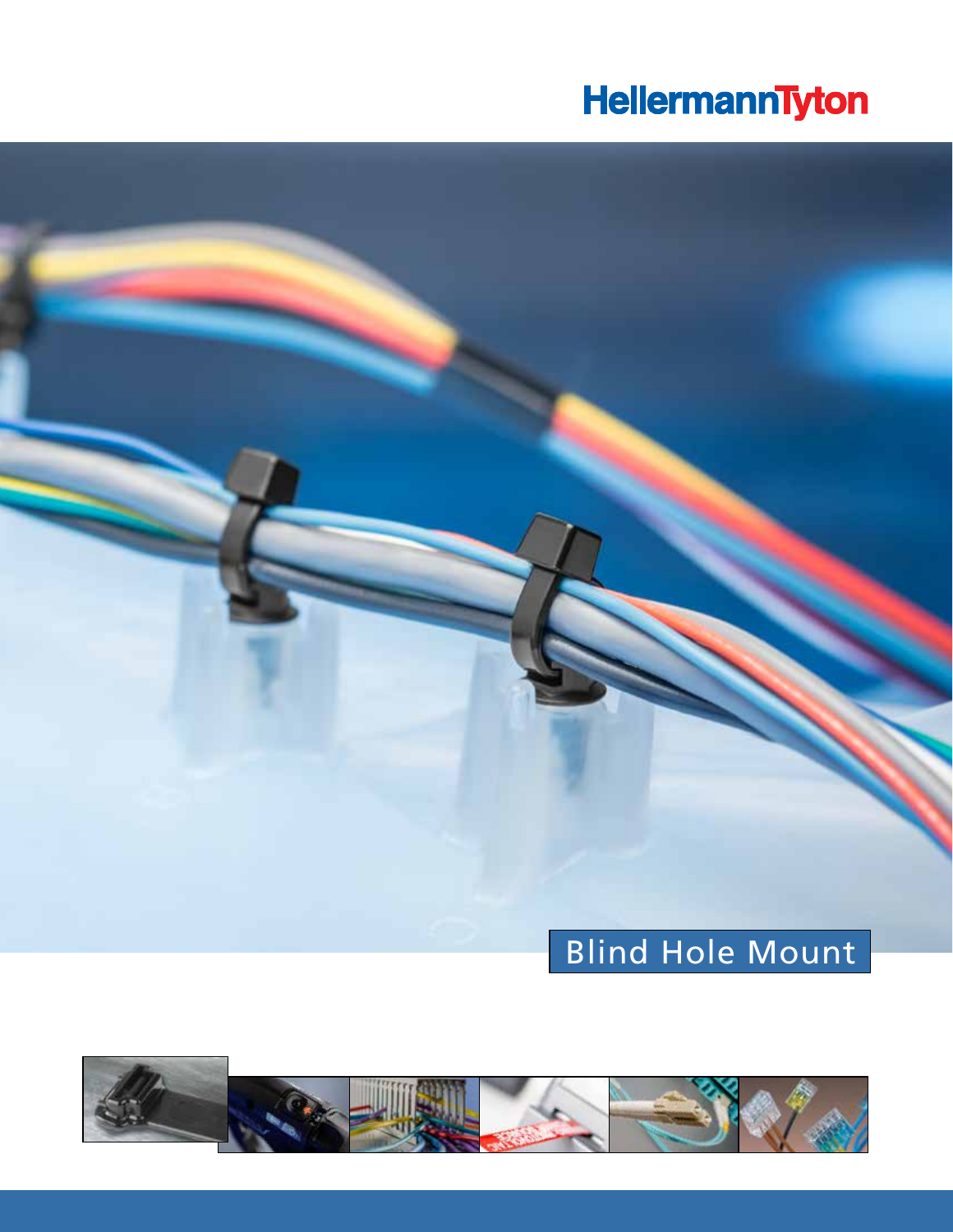# Bundling & Securing

Blind Hole Mount

A "blind hole" goes to a specific depth without continuing through the opposite end. It prevents a screw or other fastener from poking through and potentially damaging other components. Turning screws and adding extra hardware can be time consuming. Blind Hole Mount Cable Ties accelerate and simplify the mounting process. No tools needed – simply press for an instant, secure attachment.

# **Blind Hole Mount Cable Ties**

### **For Threaded and Nonthreaded Holes**

HellermannTyton Blind Hole Mount Cable Ties for threaded and nonthreaded holes offer an easy-to-use method for bundling and affixing cables. The two-piece design includes a heat stabilized cable tie and formula-matched, 1/4" mount that features a low insertion force and aggressively resists pull off. Performs equally well in threaded or nonthreaded blind holes. Mount can slide along cable tie to adjust orientation if needed. Fastener can be removed from hole using a hex driver. This ensures fastener can be reused.

#### **Features and Benefits**

- Delivers high extraction force for reliable performance, yet it's easy to install.
- Reusable fastener can be removed from threaded or nonthreaded holes using a 5/16" hex driver.
- Heat stabilized material provides excellent resistance to high temperatures.



#### **Outside Serrated**



**Inside Serrated**



RoHS

| PART NO.  | <b>Type</b> | Diameter (D) |       | <b>Fixing Hole</b><br>Depth Min. |        | Bundle (Ø)<br>Max. |        | Bundle (Ø)<br>Min. |       |     | Length (L) | <b>Tensile</b><br><b>Strength Min.</b> | Pkg   |     |
|-----------|-------------|--------------|-------|----------------------------------|--------|--------------------|--------|--------------------|-------|-----|------------|----------------------------------------|-------|-----|
|           |             | in.          | mm    | in.                              | mm     | in.                | mm     | in.                | mm    | in. | mm         | lbs.                                   | N     | Qty |
| 156-01807 | T50SOSBHMB  | 0.25         | (6.0) | 0.5                              | (12.7) | .40                | (35.0) | 0.10               | (2.5) | 6.0 | (150.0)    | 50                                     | 225.0 | 500 |
| 156-01796 | T50ROSBHMB  | 0.25         | (6.0) | 0.5                              | (12.7) | .97                | (50.0) | 0.10               | (2.5) | 8.0 | (200.0)    | 50                                     | 225.0 | 500 |
| 156-01726 | T50RBHMB    | 0.25         | (6.0) | 0.5                              | (12.7) | .97                | (50.0) | 0.10               | (2.5) | 8.0 | (200.0)    | 50                                     | 225.0 | 500 |

*Use Type for ordering and specification purposes.*

### **Instructions for Use**





- 2. To remove mount from blind hole:
	- a. **Offset hex-head mount:** Use a 5/16" hex driver to unscrew mount from threaded or nonthreaded blind hole, leaving cable tie intact if desired.
	- b. **Standard hex-head mount:** Cut cable tie and use a 5/16" hex driver to unscrew mount from threaded or nonthreaded blind hole.
	- c. **All-plastic mount:** Cut cable tie and rotate mount out of threaded blind hole.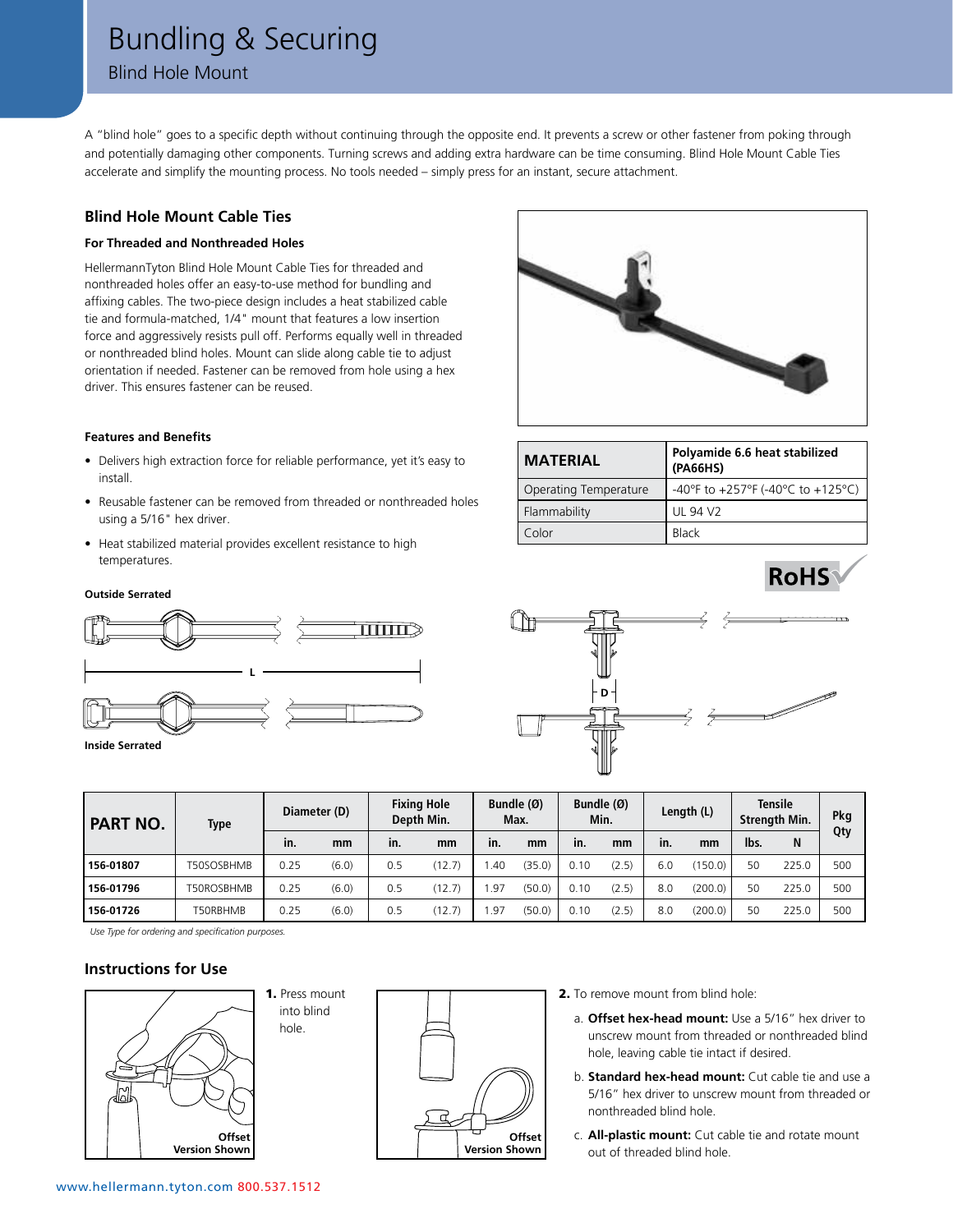Bundling & Securing

Blind Hole Mount

### **Blind Hole Mount Offset Cable Tie**

#### **For Threaded and Nonthreaded Holes**

Blind Hole Mount Offset Cable Ties secure bundles beside the mounting hole instead of directly above it. The unique design includes a heat stabilized cable tie and formula-matched, hex-head fastener that features a low insertion force and aggressively resists pull off. Performs equally well in threaded or nonthreaded blind holes. Since cable or wire bundle is beside the fastener, the assembly can be removed using a hex driver from the mounting hole without cutting the cable tie. The fastener can then be reused.

#### **Features and Benefits**

- Offset mount allows wire or cable to be attached beside mounting hole instead of directly above it.
- Reusable fastener can be extracted from threaded or nonthreaded holes using a 5/16" hex driver.
- Delivers high extraction force for reliable performance, yet it's easy to install.
- Heat stabilized material provides excellent resistance to high temperatures.





| <b>MATERIAL</b>       | Polyamide 6.6 heat stabilized<br>(PA66HS) |
|-----------------------|-------------------------------------------|
| Operating Temperature | -40°F to +257°F (-40°C to +125°C)         |
| Flammability          | UL 94 V <sub>2</sub>                      |
| Color                 | <b>Black</b>                              |





| <b>PART NO.</b> | <b>Type</b>    |      | Offset Length |      | Diameter (D) |     | <b>Fixing Hole</b><br>Depth Min. |     | Bundle (Ø)<br>Max. | Min. | Bundle (Ø) | Length (L) |         | Tensile<br><b>Strength Min.</b> |       | Pkg |
|-----------------|----------------|------|---------------|------|--------------|-----|----------------------------------|-----|--------------------|------|------------|------------|---------|---------------------------------|-------|-----|
|                 |                | In.  | (mm)          | in.  | mm           | In. | mm                               | In. | mm                 | In.  | mm         | In.        | mm      | lbs.                            |       | Qty |
| 157-00329       | T50ROSBHMBSO18 | 0.71 | (18.0)        | 0.25 | (6.0)        | 0.5 |                                  | .97 | (50.0)             | 0.08 | (2.0)      | 8.0        | (200.0) | 50.0                            | 225.0 | 500 |

*Use Type for ordering and specification purposes.*

# **Blind Hole Mount Cable Tie**

### **For Threaded Holes**

HellermannTyton Blind Hole Mount Cable Tie for threaded holes offers an easy-to-use method for bundling and affixing cables. The one-piece mount offers a low insertion force and aggressively resists pull off, for secure attachment to panel holes with thicknesses from 0.02" to 0.28" or threaded blind holes. The disc on top of the mount covers the hole and minimizes ingress of water and debris.

#### **Features and Benefits**

**D**

- One-piece design allows installers to mount and bundle wire or cables single-handedly.
- Fastener delivers high extraction force for reliable performance, yet it's easy to install.
- Can be unscrewed or extracted from threaded holes for easy removal.

**L**



| <b>MATERIAL</b>              | Polyamide 6.6 high impact<br>modified, heat stabilized, UV<br>resistant (PA66HIRHSUV) |
|------------------------------|---------------------------------------------------------------------------------------|
| <b>Operating Temperature</b> | -40°F to +230°F (-40°C to +110°C)                                                     |
| Flammability                 | UL 94 HB                                                                              |
| Color:                       | <b>Black</b>                                                                          |



| <b>PART</b><br>NO. | <b>Type</b> | Diameter (D) |       |      | Panel<br><b>Thickness</b><br>Min. | Panel<br><b>Thickness</b><br>Max. |     |     | Bundle (Ø)<br>Max. |      | Bundle (Ø)<br>Min. | Length (L) |         |      | <b>Tensile</b><br>Strength<br>Min. |     |
|--------------------|-------------|--------------|-------|------|-----------------------------------|-----------------------------------|-----|-----|--------------------|------|--------------------|------------|---------|------|------------------------------------|-----|
|                    |             | in.          | mm    | in.  | mm                                | in.                               | mm  | in. | mm                 | in.  | mm                 | in.        | mm      | Ibs. | N                                  |     |
| 157-00112          | T50ROSFTQM6 | 0.25         | (6.0) | 0.02 | (0.6)                             | 0.28                              | 7.0 | 2.0 | (50.8)             | 0.06 | .524)              | 8.0        | (203.2) | 50.0 | 225.0                              | 500 |

*Use Type for ordering and specification purposes.*